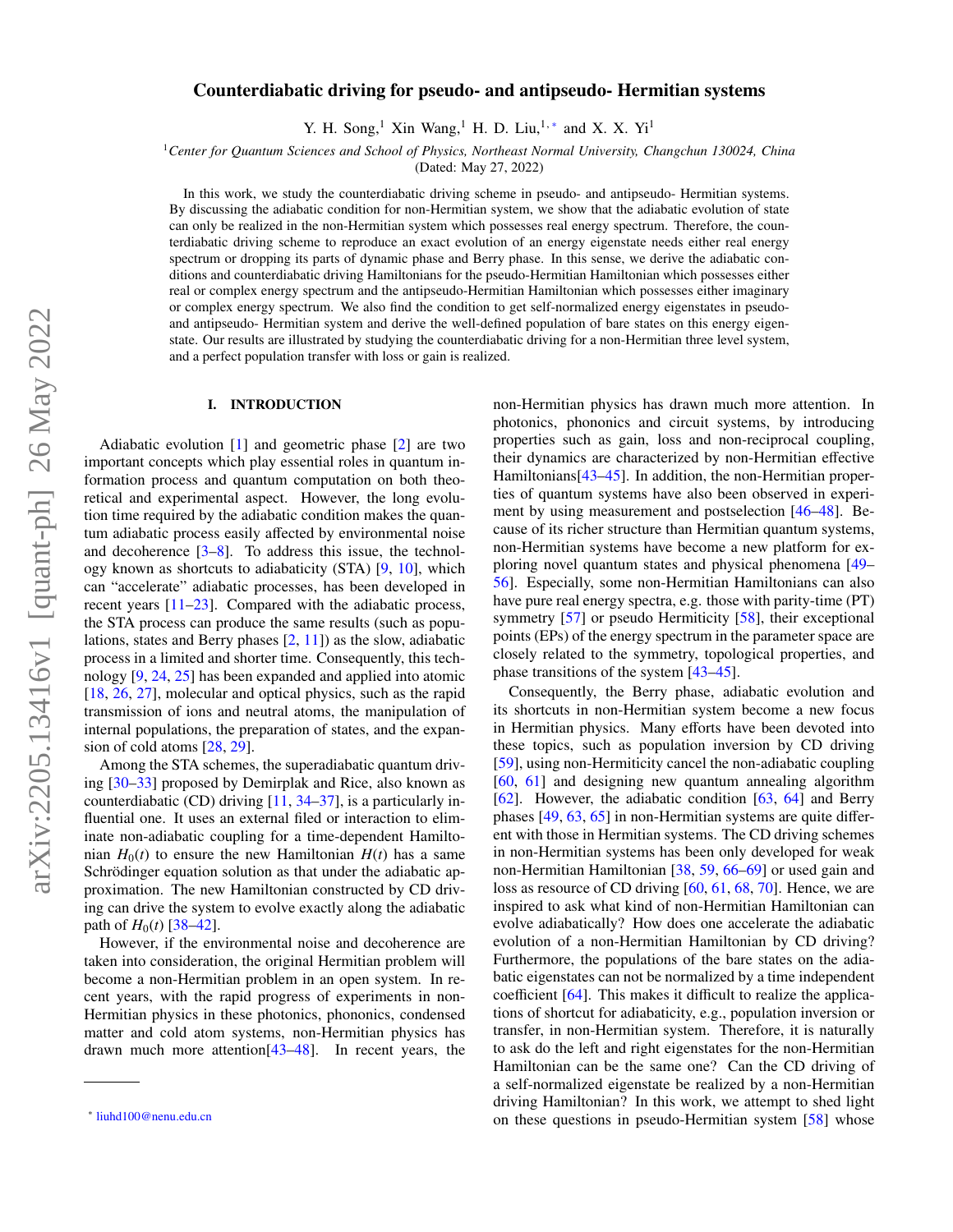Hamiltonian has real or paired complex conjugate eigenvalues and antipseudo-Hermitian system whose energy eigenvalues are imaginary or have opposite real parts. Their left and right eigenstates can be related by a unitary transformation. According to the adiabatic condition  $[63, 64]$  $[63, 64]$  $[63, 64]$ , real energy spectrum is normally needed for the non-Hermitian Hamiltonian evolving adiabatically. For this reason, we study the adiabatic evolution, Berry phase and CD driving scheme in these two kinds of non-Hermitian system. Besides, we also discuss the condition of a non-Hermitian Hamiltonian possessing a selfnormalized eigenstate.

This paper is organized as follows. In Sec.  $\Pi$ , we first introduce the adiabatic evolution, geometric phase, and the CD driving for the Hermitian and non-Hermitian system. Then, the CD driving for the pseudo-Hermitian and antipseudo-Hermitian system are discussed in Sec. [III.](#page-2-0) In Sec. [IV,](#page-4-0) a model of non-Hermitian three-level system whose Hamiltonian can be pseudo-Hamiltonian or antipseudo-Hermitian is studied to illustrate our theory, we discuss its Berry connection, adiabatic evolution process, and calculate the adiabatic shortcut. And the corresponding diagrams are made for comparison and analysis. Finally, we conclude our results in Sec. [V.](#page-6-0)

## <span id="page-1-0"></span>II. CD DRIVING FOR NON-HERMITIAN SYSTEM

### A. CD driving for Hermitian system

We first introduce the CD driving of Hermitian system. Consider an arbitrary time-dependent Hamiltonian  $H_0(t)$ , with instantaneous eigenstates and energies given by

$$
H_0(t) |E_n(t)\rangle = E_n(t) |E_n(t)\rangle.
$$
 (1)

If its evolution satisfies the adiabatic condition

$$
\frac{|\hbar \langle E_m(t) | \dot{E}_n(t) \rangle|}{|E_m - E_n|} \ll 1, \tag{2}
$$

the time dependent state

$$
|\psi_n(t)\rangle = \exp\left\{-\frac{i}{\hbar} \int_0^t dt' E_n(t')\right.-\int_0^t dt' \langle E_n(t)(t')|\partial_{t'} E_n(t)(t')\rangle\right\}|E_n(t)\rangle
$$
(3)

which is initially an eigenstate  $|\psi_n(0)\rangle = |E_n(0)\rangle$ , will still be an eigenstate for  $E_n(t)$  with dynamic phase  $-\frac{1}{\hbar} \int_0^t dt' E_n(t')$  and geometric phase *i*  $\int_0^t dt' \langle E_n(t)(t') | \partial_t E_n(t)(t') \rangle$ . By the reverse engineering approach [\[11,](#page-7-6) [13\]](#page-7-15), this exact adiabatic evolution can be reproduced by a new Hamiltonian *H*(*t*)

$$
H(t) = \sum_{n} |E_n(t)\rangle E_n\langle E_n(t)| + i\hbar \sum_{n} (|\partial_t E_n(t)\rangle \langle E_n(t)|
$$
  
 
$$
-\langle E_n(t)|\partial_t E_n(t)\rangle \langle E_n(t)\rangle \langle E_n(t)|)
$$
  
 
$$
\equiv H_0(t) + H_1(t)
$$
 (4)

without the adiabatic approximation, by adding an extra part

$$
H_1(t) = i\hbar \sum_n \left( |\partial_t E_n(t) \rangle \langle E_n(t) | - \langle E_n(t) | \partial_t E_n(t) \rangle \langle E_n(t) \rangle \langle E_n(t) | \right)
$$
\n(5)

which eliminates the contribution of energy crossing and generating the adiabatic geometric phase.

### B. Biorthonormal bases for non-Hermitian Hamiltonian

The eigen problem and dynamics of the non-Hermitian are quite different with the Hermitian one. Due to the non-Hermicity, the eigenbasis of a non-Hermitian time-dependent Hamiltonian *H* becomes a pair of biorthonormal eigenbasis. The right eigenstate  $\left| E_n^r(t) \right\rangle$  and the left eigenstate  $\left| E_n^l(t) \right\rangle$  satisfy the energy eigen equations

$$
H(t) \left| E_n^r(t) \right\rangle = E_n(t) \left| E_n^r(t) \right\rangle \tag{6}
$$

and

$$
H^{\dagger}(t) \left| E_n^l(t) \right\rangle = E_n^*(t) \left| E_n^l(t) \right\rangle, \tag{7}
$$

respectively. With both the right and left eigenstates, one can establish the orthonormal relation and the closure relations

$$
\left\langle E_m^l(t) \mid E_n^r(t) \right\rangle = \left\langle E_m^r(t) \mid E_n^l(t) \right\rangle = \delta_{mn},
$$
  

$$
\sum_n |E_n^r(t)\rangle\langle E_n^l(t)| = \sum_n |E_n^l(t)\rangle\langle E_n^r(t)| = 1.
$$
 (8)

This biorthonormal relation means that we need both the left and right eigenbasis to represent a generic state  $|\psi\rangle$  as  $|\psi\rangle = \sum_n C_n |E_n'(t)\rangle$  with  $C_n = \langle E_n'|\psi\rangle$ . Unlike the Hermitian case, the dynamic evolution of  $|\psi\rangle$  is normally non-unitary. However dynamic evolution of  $|\psi\rangle$  is normally non-unitary. However, the non-unitary evolution under non-Hermitian can also be interpreted as a normalized state with a real phase factor like in the Hermitian system and a pure imaginary phase which corresponds gain or loss introduced by the non-Hermitian part by the projective Hilbert space method (see Appendix [A,](#page-7-16) its further applications will be discussed in the future). Next, we will discuss the adiabatic evolution and shortcut to adiabaticity in the non-Hermitian system.

## C. Adiabatic evolution and shortcut to adiabaticity for non-Hermitian system

To discuss the adiabatic evolution in non-Hermitian system, we suppose a time-dependent generic state can be decomposed by the right eigenbasis as

$$
|\psi(t)\rangle = \sum_{n} c_n(t) \exp\left[-\frac{i}{\hbar} \int_0^t E_n(t') dt'\right] |E_n'(t)\rangle. \tag{9}
$$

Unlike the Hermitian system, the adiabaticity condition for non-Hermitian system takes the form [\[63,](#page-8-18) [64\]](#page-8-19)

<span id="page-1-1"></span>
$$
\frac{|\langle E_n^l(t) | \dot{E}_m^r(t) \rangle|}{|\omega_{nm}(t)|} e^{-\operatorname{Im}[W_{nm}(t)]} \ll 1,
$$
\n(10)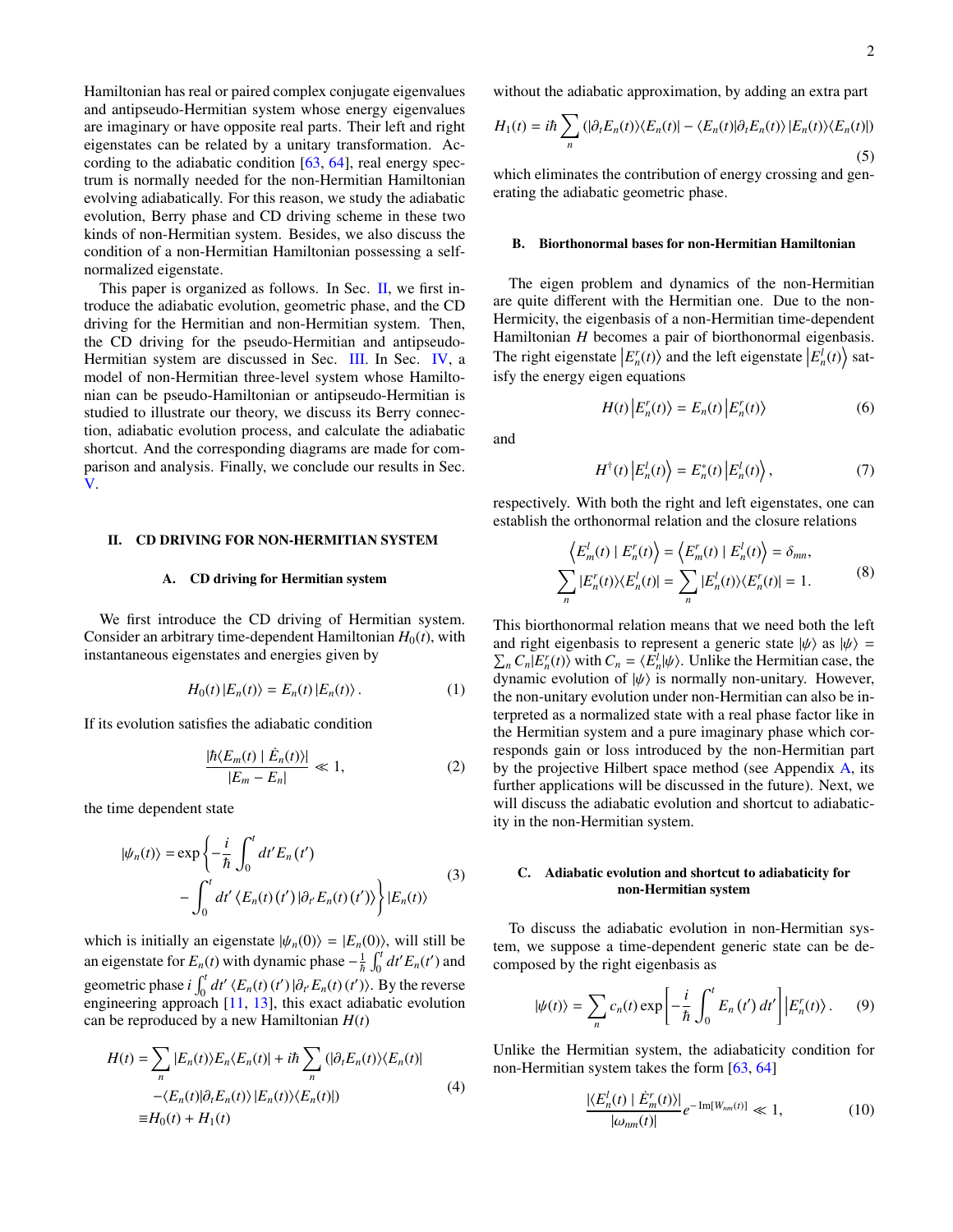where  $\omega_{nm}(t) = [E_n(t) - E_m(t)] / \hbar$  and  $W_{nm}(t) = \int_0^t \omega_{nm}(t) dt$ .<br>Under this adjabatic condition if the initial state is a right Under this adiabatic condition, if the initial state is a right eigenstate  $|\psi(0)\rangle = |\psi'_n(0)\rangle$ , the state

<span id="page-2-5"></span>
$$
\left| \psi_n^r(t) \right\rangle = \exp \left\{ -\frac{i}{\hbar} \int_0^t dt' E_n(t') - \int_0^t dt' \left\langle E_n^l(t') \right| \partial_{t'} E_n^r(t') \right\rangle \right\} |E_n^r(t) \rangle \tag{11}
$$

will still be the time-dependent right eigenstate, with non-Hermitian adiabatic geometric phase

$$
\gamma_n = \int_0^t A_n(t')dt',\qquad(12)
$$

where

$$
A_n(t) \equiv i \left\langle E_n^l(t) \left| \frac{\partial}{\partial t} \right| E_n^r(t) \right\rangle. \tag{13}
$$

is the Berry connection.

Similar with the Hermitian system, the CD driving Hamiltonian for this adiabatic evolution can be constructed by [\[59\]](#page-8-14)

$$
H(t) = H_0(t) + H_1(t)
$$
  
\n
$$
H_0 \equiv \sum_n |E_n^r(t)\rangle E_n \langle E_n^l(t)|
$$
  
\n
$$
H_1 \equiv i\hbar \sum_n \left( |\partial_t E_n^r(t)\rangle \langle E_n^l(t)| - \langle E_n^l(t)|\partial_t E_n^r(t)\rangle \langle E_n^r(t)\rangle \langle E_n^l(t)| \right)
$$
\n(14)

However, not all the evolution from  $|E_n^r(0)\rangle$  to  $|\psi_n^r(t)\rangle$  are adi-<br>abatic. Notice the exponential part of Eq. (10) the imagabatic. Notice the exponential part of Eq.  $(10)$ , the imaginary part of energy level spacing will always cause transition between energy levels no matter how small the term  $\langle E_n^l(t)|E_m^r(t)\rangle$  is. So, there are two ways to satisfy this adiabatic condition:  $\langle E_n^l(t) | \dot{E}_m^r(t) \rangle = 0$  or Im  $[W_{nm}(t)] = 0$ . Therefore, the non-Hermitian Hamiltonian normally should possess full real spectrum to realize adiabatic evolution. Consider the pseudo-Hermitian system is one type of non-Hermitian systems which can possess full real spectrum, we next study how to accelerate the adiabatic evolution of pseudo-Hermitian system by CD driving.

### <span id="page-2-0"></span>III. SHORTCUT TO ADIABATICITY FOR PSEUDO-AND ANTIPSEUDO- HERMITIAN SYSTEM

#### A. pseudo-Hermitian system

For a pseudo-Hermitian system, its Hamiltonian satisfies [\[58\]](#page-8-13)

<span id="page-2-4"></span>
$$
H_p^{\dagger} = U H_p U^{-1},\tag{15}
$$

where *U* is the symmetry matrix which is a unitary and Hermitian operator. The reason why the pseudo-Hermitian Hamiltonian can have real energy spectrum is that it has the same



<span id="page-2-1"></span>FIG. 1. Schematic illustration of the connection between the left and right basis in pseudo-Hermitian system

secular equation

$$
\det(H_p^{\dagger} - EI) = \sum_n a_n^* E^n
$$
  
= 
$$
\det(UH_pU^{-1} - EI)
$$
  
= 
$$
\det(H_p - EI) = \sum_n a_n E^n = 0
$$
 (16)

with its Hermite conjugate  $H_p^{\dagger}$ . Therefore, the coefficients of the equation are all real:  $a_n = a_n^*$ , and the eigenenergies of  $H_p$ are either real or paired complex conjugate with each other, i.e., if  $E_n$  is the one eigenvalue of  $H_p$ ,  $E_n^*$  must be another eigenvalue.  $H_p$  and  $H_p^{\dagger}$  share the same energy spectrum. By the time dependent eigen equation

$$
H_p(t) \left| E_n^{*r}(t) \right\rangle = E_n^{*}(t) \left| E_n^{*r}(t) \right\rangle \tag{17}
$$

for right eigenstate  $\left|E_n^{*r}(t)\right\rangle$  and notice the eigen equation

$$
U^{\dagger}(t)H_p^{\dagger}(t)\left|E_n^l(t)\right\rangle = H_p(t)U^{\dagger}(t)\left|E_n^l(t)\right\rangle = E_n^*(t)U^{\dagger}(t)\left|E_n^l(t)\right\rangle \tag{18}
$$

for left eigenstate  $\left| E_n^l(t) \right\rangle$ , we can easily get that

$$
\left|E_n^l(t)\right\rangle = U_n(t)\left|E_n^{*r}(t)\right\rangle \tag{19}
$$

for a non-degenerate energy spectrum, where  $U_n(t) \equiv U(t)e^{i\phi_n}$ and  $\phi_n$  is a constant phase factor. This means that the left and right eigenbasis can be connected by a unitary transformation  $U(t)$  as shown in Fig. [1.](#page-2-1) Therefore, we only need one set of right states  $|E_n^r(t)\rangle \equiv |E_n(t)\rangle$  to study the non-Hermitian system. For the complex spectrum, the eigenstate  $|E_n(t)\rangle$  of  $E_n(t)$  is connected with the eigenstate  $|E_n^*(t)\rangle$  of its complex conjugate  $E_n^*(t)$ . The orthonormal relationships between the left and right eigenbasis then become

$$
\langle E_m(t)|U_n(t)|E_n^*(t)\rangle = \langle E_m^*(t)|U_n(t)|E_n(t)\rangle = \delta_{mn}.\tag{20}
$$

Therefore, the adiabatic condition  $(10)$  can be written as

<span id="page-2-2"></span>
$$
\frac{|\left\langle E_n^*(t) \right| U(t) | \dot{E}_m(t) \rangle|}{|\omega_{nm}(t)|} e^{-\text{Im}[W_{nm}(t)]} \ll 1. \tag{21}
$$

Under this adiabatic condition, the Berry connection

<span id="page-2-3"></span>
$$
A_n(t) = i \left\langle E_n^*(t) | U_n(t) | \dot{E}_n(t) \right\rangle \tag{22}
$$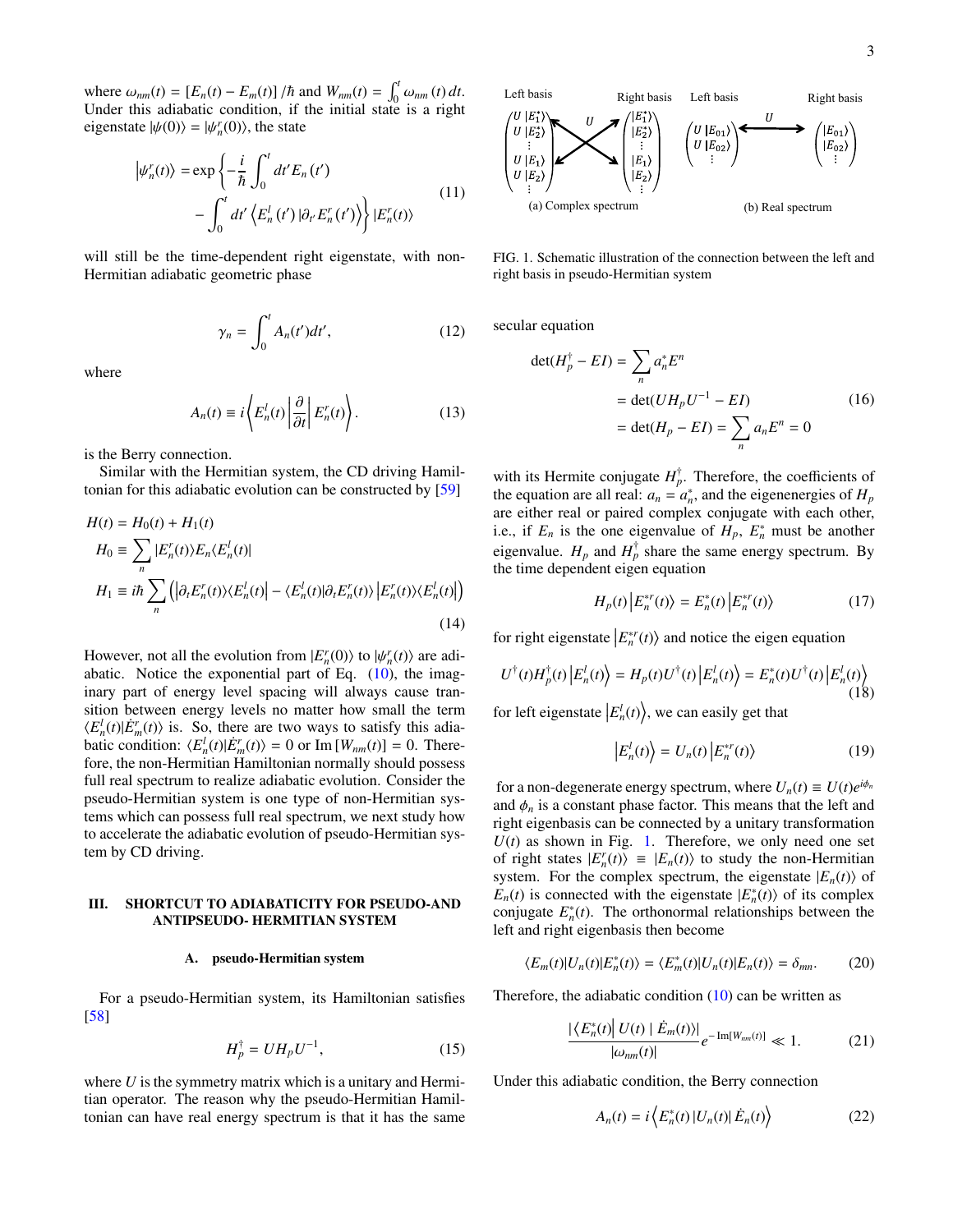is decided by the pairs of eigenstates for the eigenvalues  $E_n(t)$ and  $E_n^*(t)$ .

For a full real spectrum, the orthonormal relation simply becomes  $\langle E_m(t)|U_n(t)|E_n(t)\rangle = \delta_{mn}$ . The adiabatic condition and Berry connection become

<span id="page-3-0"></span>
$$
\left| \frac{\langle E_n^r(t) | U(t) | \dot{E}_m^r(t) \rangle}{\omega_{nm}(t)} \right| \ll 1 \tag{23}
$$

and

$$
A_n(t) = i \left\langle E_n(t) \left| U_n(t) \frac{\partial}{\partial t} \right| E_n(t) \right\rangle, \tag{24}
$$

which are similar to the Hermitian ones. It is worth to note that,  $A_n(t)$  is usually not real if  $U(t)$  is time dependent. Even the adiabatic condition  $(23)$  is satisfied, the imaginary part of *A*(*t*) can still destruct the adiabatic evolution.

Next, we introduce the CD driving for the pseudo-Hermitian system. Consider a time-dependent pseudo-Hermitian Hamiltonian  $H_0(t)$ , the instantaneous eigenstate and energy are given by

$$
H_0(t)|E_n(t)\rangle = E_n(t)|E_n(t)\rangle.
$$
 (25)

Under the adiabatic condition [\(10\)](#page-1-1), if  $\psi_n(0) = |E_n(0)\rangle$ , the evolution of  $|\psi_n(t)\rangle$  is described by

$$
|\psi_n(t)\rangle = \exp\left\{-\frac{i}{\hbar} \int_0^t dt' E_n(t')\right.-\int_0^t dt' \left\langle E_n^*(t') |U_n(t')| \partial_{t'} E_n(t')\right\rangle\Big|E_n(t)\rangle.
$$
 (26)

This adiabatic evolution can be realized by a non-unitary operator

$$
V(t) = \sum_{n} \exp\left\{-\frac{i}{\hbar} \int_{0}^{t} dt' E_{n}(t')\right.-\int_{0}^{t} dt' \left\langle E_{n}^{*}(t') \left| U_{n}(t') \right| \partial_{t'} E_{n}(t') \right\rangle \Big| E_{n}(t) \rangle \langle E_{n}^{*}(0) | U(0) \rangle
$$
\n(27)

which satisfies  $V(t) \vert \psi_n(0) \rangle = \vert \psi_n(t) \rangle$ . According to the CD driving technology [\[11\]](#page-7-6), the Hamiltonian which reproduces the dynamic evolution

$$
i\hbar \partial_t |\psi_n(t)\rangle = H(t) |\psi_n(t)\rangle \tag{28}
$$

can be constructed by

$$
H(t) = i\hbar \partial_t V(t) V^{-1}(t).
$$
 (29)

After a straightforward derivation, the CD driving Hamiltonian for pseudo-Hermitian Hamiltonian *H* takes the form

<span id="page-3-1"></span>
$$
H_{tp}(t) = H_p(t) + H_{1p}(t),
$$
  
\n
$$
H_p(t) \equiv \sum_n |E_n(t)\rangle E_n(t)\langle E_n^*(t)|U_n(t),
$$
  
\n
$$
H_{1p}(t) \equiv i\hbar \sum_n \left[|\partial_t E_n(t)\rangle \langle E_n^*(t)|U_n(t)\right]
$$
  
\n
$$
-\langle E_n^*(t)|U_n(t)|\partial_t E_n(t)\rangle \langle E_n^*(t)|U_n(t)|.
$$
\n(30)

If we want to reproduce the adiabatic evolution of  $|\psi_n(t)\rangle$ , normally we need  $H_p(t)$  has full real spectrum, i.e.  $|E_n(t)\rangle$  =  $|E_n^*(t)\rangle$ . Besides, even the adiabatic condition is satisfied, we also need either real Berry phases by a time independent *U* or zero Berry phases. The imaginary part of Berry phase can also cause an unstable evolution.

In many cases, we only need the evolution of  $|E_n(t)\rangle$  rather than its dynamic phases and Berry phases. Therefore, we can use the CD part

$$
H_{CD}^p(t) = i\hbar \sum_n |\partial_t E_n(t)\rangle \langle E_n^*(t)| U_n(t) \tag{31}
$$

to realize the CD driving.

### B. antipseudo-Hermitian system

A natural generalization of pseudo-Hermitian system is antipseudo-Hermitian system [\[71\]](#page-8-25) whose Hamiltonian satisfies

<span id="page-3-2"></span>
$$
H_{ap}^{\dagger} = -U H_{ap} U^{\dagger}.
$$
 (32)

This kind of Hamiltonian can be constructed by a pseudo-Hermitian one by  $H_{ap} = iH_p$ .  $H_{ap}$  shares the same eigenvectors  $|E_n\rangle$  with  $H_p$  corresponding to the eigenvalues  $iE_n$ . Therefore, the time dependent eigenvalues of an antipseudo-Hermitian system are pure imaginary or complex ones  $E_n(t)$ and  $-E_n^*(t)$  which have same imaginary parts and opposite real parts. Its left and right eigenvectors satisfy

$$
\langle E_m(t)|U_n(t)| - E_n^*(t) \rangle = \langle -E_m^*(t)|U_n(t)|E_n(t) \rangle = \delta_{mn}.\tag{33}
$$

According to Eq. [\(21\)](#page-2-2), the adiabatic condition

$$
\frac{\left|\left\langle -E_n^*(t) \right| U(t) \mid \dot{E}_m(t) \right\rangle\right|}{\left|\omega_{nm}(t)\right|} e^{-\operatorname{Im}[W_{nm}(t)]} \ll 1 \tag{34}
$$

for the antipseudo-Hermitian system normally can not be satisfied. The imaginary parts of energy eigenvalues will break the adiabaticity in a vary short time period. Therefore, it is impossible to have an adiabatically evolution of an eigenstate of antipseudo-Hermitian Hamiltonian. Although we can derive the Berry connection and CD driving Hamiltonian for the antipseudo-Hermitian system

<span id="page-3-3"></span>
$$
A_n(t) = i \left\langle -E_n^*(t) | U_n(t) | \dot{E}_n(t) \right\rangle,
$$
  
\n
$$
H_{tap}(t) = H_{ap}(t) + H_{lap}(t),
$$
  
\n
$$
H_{ap}(t) \equiv \sum_n |E_n(t)\rangle E_n \langle -E_n^*(t) | U_n(t),
$$
  
\n
$$
H_{lap}(t) \equiv i\hbar \sum_n \left[ |\partial_t E_n(t)\rangle \langle -E_n^*(t) | U_n(t) \right]
$$
  
\n
$$
-\langle -E_n^*(t) | U_n(t) | \partial_t E_n(t) \rangle \langle -E_n^*(t) | U_n(t) \rangle
$$
\n(35)

similar with [\(22\)](#page-2-3) and [\(30\)](#page-3-1), the CD driving for  $|\psi_n\rangle$  still can not be realized if the dynamic phases and Berry phases are included. We can only accelerate the eigenstate  $|E_n\rangle$  by the CD part

$$
H_{CD}^{ap} = i\hbar \sum_{n} |\partial_{t} E_{n}(t)\rangle\langle -E_{n}^{*}(t)|U_{n}.
$$
 (36)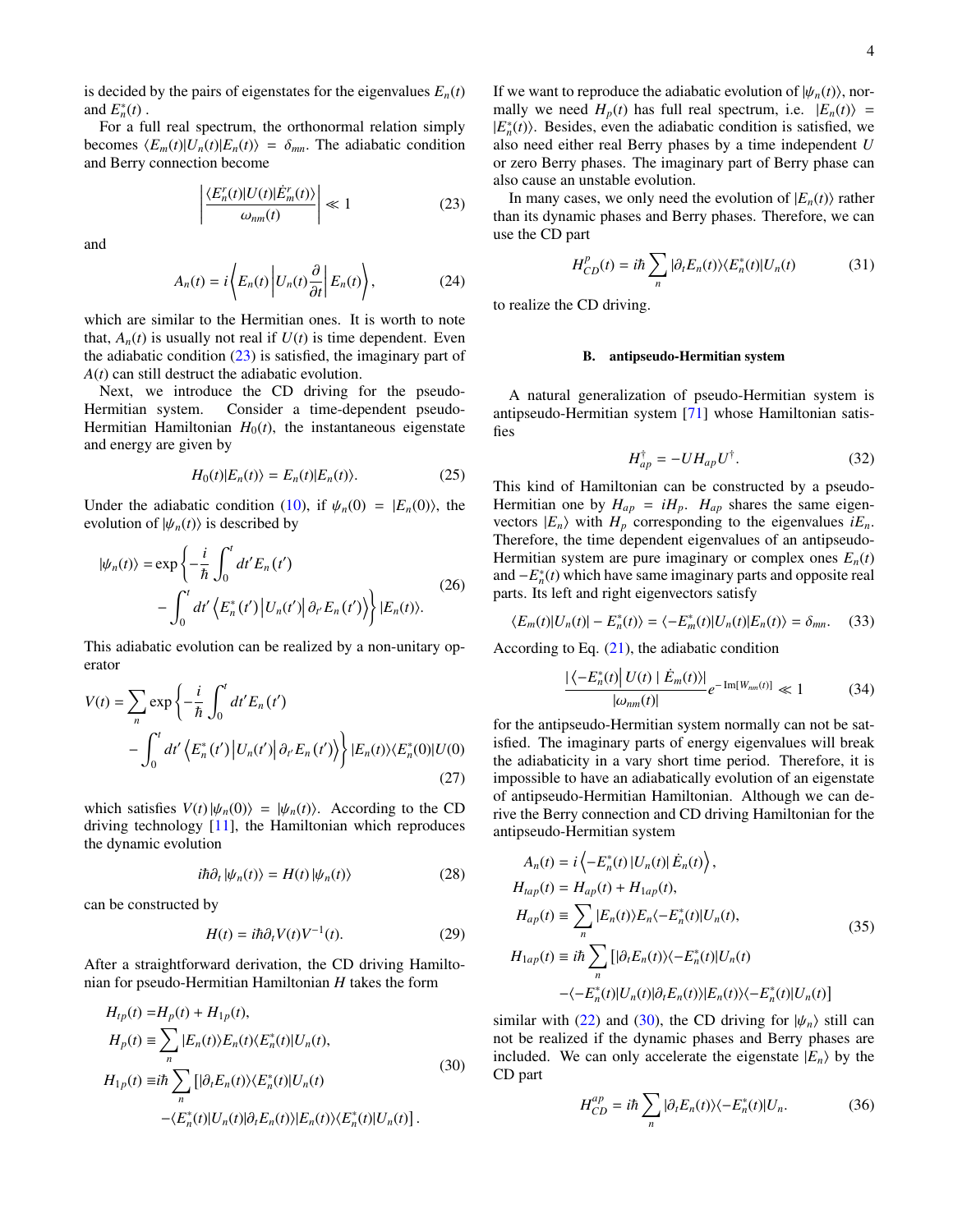## C. self-normalized energy eigenstate in pseudo- and antipseudo Hermitian system

Except for the complex energy eigenvalues and Berry phases in non-Hermitian system, the population of an eigenstate of a non-Hermitian Hamiltonian is another obstacle to hinder its further application. For a right eigenstate  $|E_n^r\rangle$  of a non-Hermitian Hamiltonian which satisfies

<span id="page-4-1"></span>
$$
H|E_n^r\rangle = E_n|E_n^r\rangle,\tag{37}
$$

it can be decomposed by a bare basis  $\{ |k\rangle \}$  as

$$
|E_n^r\rangle = \sum_k C_{kn}|k\rangle.
$$
 (38)

The sum of probabilities  $\sum_{k} |C_{nk}|^2 = \sum_{k} \langle k|E_{n}^r \rangle \langle E_{n}^r |k \rangle =$  $\langle E_n^r | E_n^r \rangle$  is normally not equal to 1 since the normalization relation  $\langle E_n^l | E_n^r \rangle = 1$  in non-Hermitian system requires the left eigenstate  $|E_n^l\rangle$ . Only if the eigenstate  $|E_n^r\rangle$  is self-normalized, i.e.  $|E_n^l\rangle = |E_n^r\rangle$ , as that for the Hermitian system, the probabilities of bare states are well defined. It is easy to find that the relation between the left and right eigenstate

$$
|E_n^l\rangle = U_n|E_n^r\rangle \tag{39}
$$

for a real (pure imaginary) eigenvalue  $E_n$  of pseudo-(antipseudo-) Hermitian Hamiltonian just provide a way to find a self-normalized energy eigenstate in a non-Hermitian system if  $U_n|E_n^r\rangle = |E_n^r\rangle = |E_n\rangle$ . By the definition [\(15\)](#page-2-4) and [\(32\)](#page-3-2), we have

$$
H_p^{\dagger} |E_n\rangle = U H_p U^{\dagger} |E_n\rangle = E_n |E_n\rangle,
$$
  
\n
$$
H_{ap}^{\dagger} |E_n\rangle = -U H_{ap} U^{\dagger} |E_n\rangle = -E_n |E_n\rangle.
$$
\n(40)

<span id="page-4-4"></span>By Eq.  $(37)$ , it becomes

$$
H_p^R|E_n\rangle = E_n|E_n\rangle, \quad H_p^I|E_n\rangle = 0,
$$
  
\n
$$
H_{ap}^I|E_n\rangle = -iE_n|E_n\rangle, \quad H_{ap}^R|E_n\rangle = 0.
$$
\n(41)

with  $H_{p(qp)}^R = \left[H_{p(qp)} + H_p^{\dagger}\right]$  $\begin{bmatrix} \n\dot{r} \\
p(ap) \n\end{bmatrix}$  /2 and  $H^I_{p(qp)}$ =  $H_{p(ap)} - H_p^{\dagger}$  $\int_{p(a)p}^{t}$  /(2*i*). This means that an eigenstate is self-normalized in a pseudo- (antipseudo-) Hermitian system iff it is the common eigenstate for the "real (imaginary)" part of pseudo- (antipseudo-) Hermitian with eigenvalue (−*i*)*E<sup>n</sup>* and the " imaginary (real)" part of pseudo- (antipseudo-) Hermitian with eigenvalue 0. Consider the adiabatic evolution in Eq. [\(11\)](#page-2-5), the self-normalized energy eigenstates  $|\psi_n\rangle$  for antipseudo-Hermitan also require  $E_n = 0$  (see Apendix [A\)](#page-7-16).

## <span id="page-4-0"></span>IV. EXAMPLE

To illustrate the above theoretical results, we now consider a non-Hermitian stimulated Raman adiabatic passage described by Hamiltonian [\[21\]](#page-7-17)

<span id="page-4-2"></span>
$$
H_0(t) = \frac{1}{2} \begin{pmatrix} i\gamma_1 & \Omega_p & 0\\ \Omega_p^* & i\gamma_2 & \Omega_s\\ 0 & \Omega_s^* & i\gamma_3 \end{pmatrix},
$$
(42)



<span id="page-4-3"></span>FIG. 2. Real parts (left panel) and imagine parts (right panel) of energy eigenvalues  $E_{\pm}$  versus  $\gamma/\omega$  with  $\Omega_0=1$ .

where  $\Omega_p$  and  $\Omega_s$  are time dependent Rabi frequencies of the pump pulse couples the bare states  $|1\rangle$  and  $|2\rangle$  and the Stokes pulse couples the bars states  $|3\rangle$  and  $|2\rangle$ .  $\gamma_1$ ,  $\gamma_2$  and  $\gamma_3$  are the time dependent gain and loss rates.

We first consider a pseudo-Hermitian case with  $\gamma_1 = -\gamma_3 =$ *γ*, *γ*<sub>2</sub> = 0 and  $\Omega_p = \Omega_s = \frac{1}{\sqrt{2}} \omega e^{i\varphi}$ , the Hamiltonian [\(42\)](#page-4-2) becomes

$$
H_p(t) = \frac{1}{2} \begin{pmatrix} i\gamma & \frac{1}{\sqrt{2}}\omega e^{i\varphi} & 0\\ \frac{1}{\sqrt{2}}\omega e^{-i\varphi} & 0 & \frac{1}{\sqrt{2}}\omega e^{i\varphi} \\ 0 & \frac{1}{\sqrt{2}}\omega e^{-i\varphi} & -i\gamma \end{pmatrix} . \tag{43}
$$

According to Eq.  $(15)$ , the symmetry matrix *U* can be chosen as

$$
U(t) = \begin{pmatrix} 0 & 0 & e^{2i\varphi} \\ 0 & 1 & 0 \\ e^{-2i\varphi} & 0 & 0 \end{pmatrix}.
$$
 (44)

The time dependent eigenvalues and eigenstates of this Hamiltonian are

$$
E_0 = 0, E_{\pm}(t) = \pm \frac{1}{2} \sqrt{\omega^2 - \gamma^2} = \pm \Omega_0 \sqrt{-\cos 2\theta}, \qquad (45)
$$

$$
|\psi_0(t)\rangle = \begin{pmatrix} \frac{-\sqrt{2}\sin\theta}{2\sqrt{-\cos 2\theta}} \\ \frac{i\cos\theta e^{-i\varphi}}{\sqrt{-\cos 2\theta}} \\ \frac{\sqrt{2}\sin\theta e^{-2i\varphi}}{2\sqrt{-\cos 2\theta}} \end{pmatrix}, \quad |\psi_{\pm}(t)\rangle = \begin{pmatrix} \frac{\sin\theta}{2\sqrt{-\cos 2\theta}} \\ \frac{\sqrt{2}(\pm\sqrt{-\cos 2\theta} - i\cos\theta)e^{-i\varphi}}{2\sqrt{-\cos 2\theta}} \\ \frac{(\pm\sqrt{-\cos 2\theta} - i\cos\theta)^2e^{-2i\varphi}}{2\sin\theta\sqrt{-\cos 2\theta}} \end{pmatrix}.
$$
\n
$$
(46)
$$

with  $\tan \theta \equiv \omega / \gamma$  and  $\Omega_0 \equiv \sqrt{\omega^2 + \gamma^2}/2$ . For  $\omega > \gamma$ , the three energy eigenvalues are all real, the three eigenstates satisfy the normalization condition  $\langle \psi_0(t)|U_-(t)|\psi_0(t)\rangle = 1$ ,  $\langle \psi_+(t)|U(t)|\psi_+(t)\rangle = 1$  with  $U_-(t) = -U(t)$ . For  $\omega < \gamma$ , the two of energy eigenvalues become a pair of complex conjugates, the normalization condition becomes  $\langle \psi_0(t)|U(t)|\psi_0(t)\rangle = 1$ ,  $\langle \psi_+(t)|U_-(t)|\psi_-(t)\rangle = 1$ . This is worth to note that the energy spectrum of this pseudo-Hermitian system possess a structure of EPs as shown in Fig. [2,](#page-4-3) since it is also a typical PT-symmetric systems [\[51\]](#page-8-26) with gain and loss.

Since the eigenstates depend on two parameters  $\theta$  and  $\phi$ , the Berry connection can be written as

$$
A_n = A_{\theta_n} \dot{\theta} + A_{\varphi_n} \dot{\varphi}
$$
 (47)

with 
$$
A_{\theta_n} \equiv i \langle \psi_n^*(t) | U_n(t) \partial_{\theta} | \psi_n(t) \rangle
$$
,  $A_{\varphi_n} \equiv i \langle \psi_n^*(t) | U_n(t) \partial_{\varphi} | \psi_n(t) \rangle$ .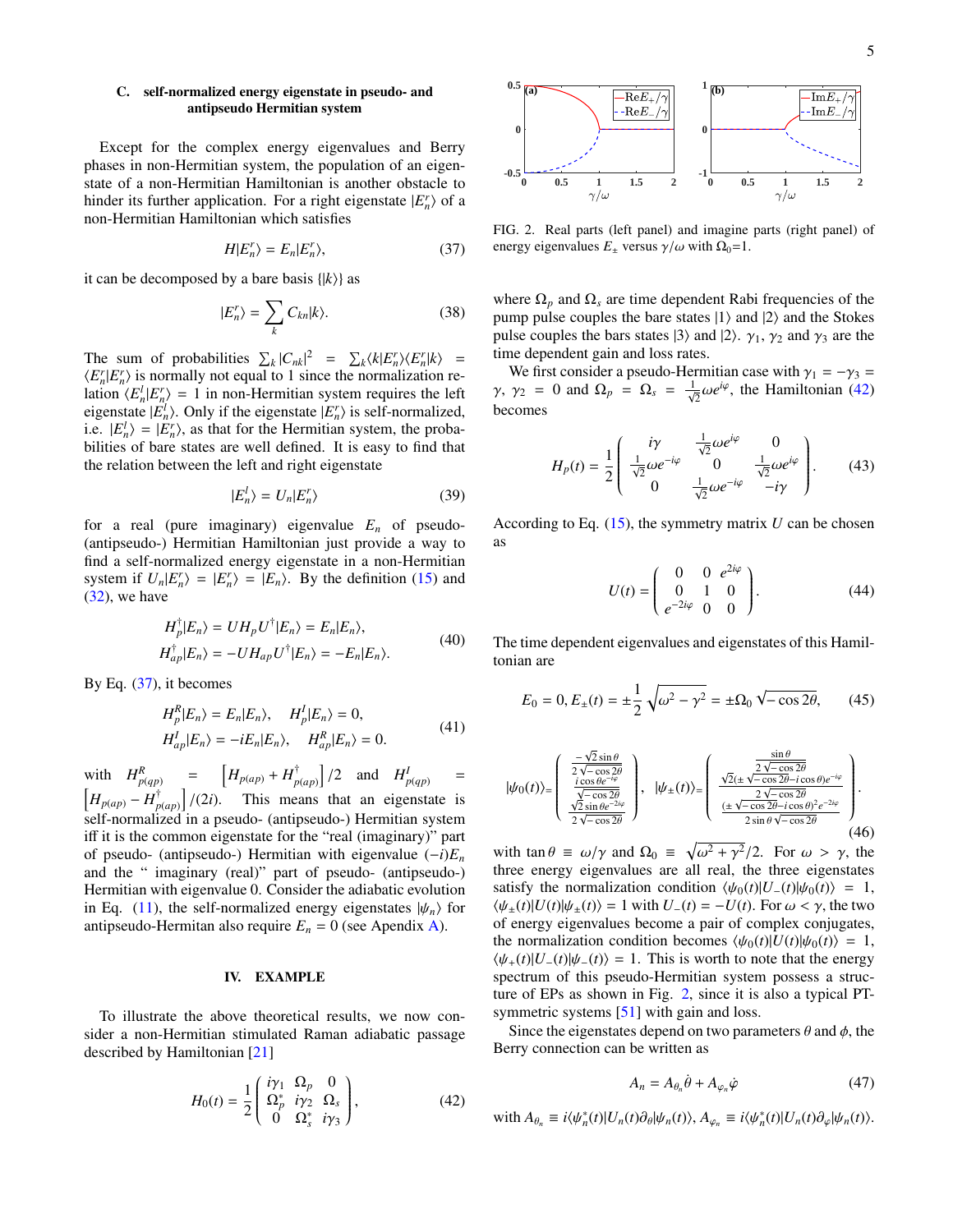

<span id="page-5-0"></span>FIG. 3. (Color online) Time evolution of the Populations on  $|1\rangle$  (solid red line),  $|2\rangle$  (dashed blue line), and  $|3\rangle$  (black dotted line) driven by (a) the original Hamiltonian  $H_p(t)$  and (b) the CD driving Hamiltonian  $H_{tp}(t)$ ; (c) Time evolution of the fidelities on  $|\psi_0(0)\rangle$ ; (d) Shapes of ω and γ. The parameters are chosen as  $T = 1/\Omega_0$ .

According to Eq. $(22)$ , we have

$$
A_{\theta_0} = 0, \quad A_{\theta_+} = -\frac{1}{\sin \theta \sqrt{-\cos 2\theta}}, \quad A_{\theta_-} = \frac{1}{\sin \theta \sqrt{-\cos 2\theta}},
$$
  

$$
A_{\varphi_0} = 1, \quad A_{\varphi_+} = 1 - \frac{i \cos \theta}{\sqrt{-\cos 2\theta}}, \quad A_{\varphi_-} = 1 + \frac{i \cos \theta}{\sqrt{-\cos 2\theta}}.
$$
  
(48)

For the real spectrum  $(\omega > \gamma)$ , the Berry connections  $A_{\theta_n}$  are complex. Notice that the time integration all real while  $A_{\varphi_{\pm}}$  are complex. Notice that the time integration<br>of  $A_{\perp}$  degree to transformed by an integration of  $\theta$  which will of  $A_{\theta_n} \dot{\theta}_n$  can be transformed by an integration of  $\theta$  which will vanish in a cyclic evolution. Under the method of the CD vanish in a cyclic evolution. Under the method of the CD driving, the Hamiltonian takes the form

<span id="page-5-1"></span>
$$
H_{tp}(t) = H_p(t) + H_{1p}(t)
$$
\n(49)

with the additional Hamiltonian

$$
H_{1p}(t) = \begin{pmatrix} \frac{\sin^2 \theta}{\cos 2\theta} \dot{\varphi} & \frac{-e^{i\varphi}(2\dot{\theta} + i\dot{\varphi}\sin 2\theta)}{2\sqrt{2}\cos 2\theta} & 0\\ \frac{e^{-i\varphi}(2\dot{\theta} - i\dot{\varphi}\sin 2\theta)}{2\sqrt{2}\cos 2\theta} & 0 & \frac{-e^{i\varphi}(2\dot{\theta} + i\dot{\varphi}\sin 2\theta)}{2\sqrt{2}\cos 2\theta} \\ 0 & \frac{e^{-i\varphi}(2\dot{\theta} - i\dot{\varphi}\sin 2\theta)}{2\sqrt{2}\cos 2\theta} & \frac{-\sin^2 \theta}{\cos 2\theta} \dot{\varphi} \end{pmatrix}.
$$
(50)

Next we show the evolution of the populations  $P_k(t)$  =  $|C_{0k}(t)|^2$  of the bare states  $|k\rangle$  on the eigenstate  $|\psi_0(t)\rangle = \sum_k C_{0k}(t)|k\rangle$  to test the effect of the CD driving. For the case  $\sum_{k} C_{0k}(t) \, |k\rangle$  to test the effect of the CD driving. For the case of full real spectrum ( $\omega > \gamma$ ), we take the parameters

$$
ω = 3Ω0 sech(t/T),
$$
  
\n $γ = [tanh(t/T + 3/2) - tanh(t/T - 3/2)]/T$  (51)

<span id="page-5-2"></span>and  $\varphi = 0$ , the shape of parameters are shown in Fig. [3d](#page-5-0). As shown in Fig. [3a](#page-5-0)-c, the CD driving Hamiltonian  $H_{tp}(t)$  in Eq. [\(49\)](#page-5-1) can perfectly reproduce the adiabatic evolution of  $|\psi_0(t)\rangle$ with a high fidelity ( the fidelity of  $|\psi(t)\rangle$  on  $|\psi_0(t)\rangle$  are defined by  $F = |\langle \psi(t) | U(t) | \psi_0(t) \rangle|$  rather than the original Hamiltonian  $H_p(t)$ .



<span id="page-5-3"></span>FIG. 4. (Color online) Time evolution of the Populations on  $|1\rangle$  (solid red line),  $|2\rangle$  (dashed blue line), and  $|3\rangle$  (black dotted line) driven by (a) the original Hamiltonian  $H_p(t)$ , (b) the CD driving Hamiltonian  $H_{tp}(t)$  and (c) the additional Hamiltonian $H_{CD}^p(t)$ ; (d) Shapes of  $\omega$  and  $\gamma$ . The initial state is chosen as  $h/e_0(0)$  and the parameters are chosen γ. The initial state is chosen as  $|\psi_0(0)\rangle$  and the parameters are chosen as  $T = 2/\Omega_0$ .

For the case of complex spectrum ( $\omega < \gamma$ ), we switch the setups of the two parameters in Eq.  $(51)$ , the shape of parameters are shown in Fig. [4d](#page-5-3). As shown in Fig. [4,](#page-5-3) neither the CD driving Hamiltonian  $H_{tp}(t)$  nor the original Hamiltonian  $H_p(t)$ can reproduce the adiabatic evolution of  $|\psi\rangle$ . This is caused by the instabilities brought by the complex eigenvalues and Berry phases. In this case, the adiabatic evolution for  $|\psi_0(t)\rangle$ is not exist. To derive the exact evolution of  $|\psi_0(t)\rangle$ , it needs to be driven by the CD part of  $H_{tp}(t)$ 

$$
H_{CD}^{p}(t) = \begin{pmatrix} \frac{i\cos\theta}{\sin\theta\cos 2\theta} \dot{\varphi} & 0 & 0\\ \frac{\sqrt{2}e^{-i\varphi}}{\cos 2\theta} \dot{\theta} & \dot{\varphi} & 0\\ 0 & \frac{\sqrt{2}e^{-i\varphi}}{\cos 2\theta} \dot{\theta} & 2\dot{\varphi} - \frac{i\cos\theta}{\sin\theta\cos 2\theta} \dot{\theta} \end{pmatrix}
$$
(52)

as shown in Fig. [4c](#page-5-3).

Although we can find ways to realize the CD driving for both the cases of real spectrum and complex spectrum, the populations of bare states are not well defined. As shown in Fig. [3](#page-5-0) and Fig. [4,](#page-5-3) the populations can even larger than 1. This is caused by the biorthonormal nature of the left and right eigenstates in the non-Hermitian system. Next, we consider an antipseudo-Hermitian case which has self-normalized energy eigenstates to realize population transfer of the bare states.

By setting  $\gamma_1 = \gamma_3 = 0$  and  $\gamma_2 = 2\gamma$  in Eq. [\(42\)](#page-4-2), we can derive an antipseudo-Hermitian Hamiltonian by

$$
H_{ap}(t) = \frac{1}{2} \begin{pmatrix} 0 & \Omega_p & 0 \\ \Omega_p & 2i\gamma & \Omega_s \\ 0 & \Omega_s & 0 \end{pmatrix}.
$$
 (53)

According to Eq. [\(15\)](#page-2-4), this Hamiltonian is an antipseudo-Hermitian one. The symmetry matrix *U* can be chosen as

$$
U = \begin{pmatrix} 1 & 0 & 0 \\ 0 & -1 & 0 \\ 0 & 0 & 1 \end{pmatrix}.
$$
 (54)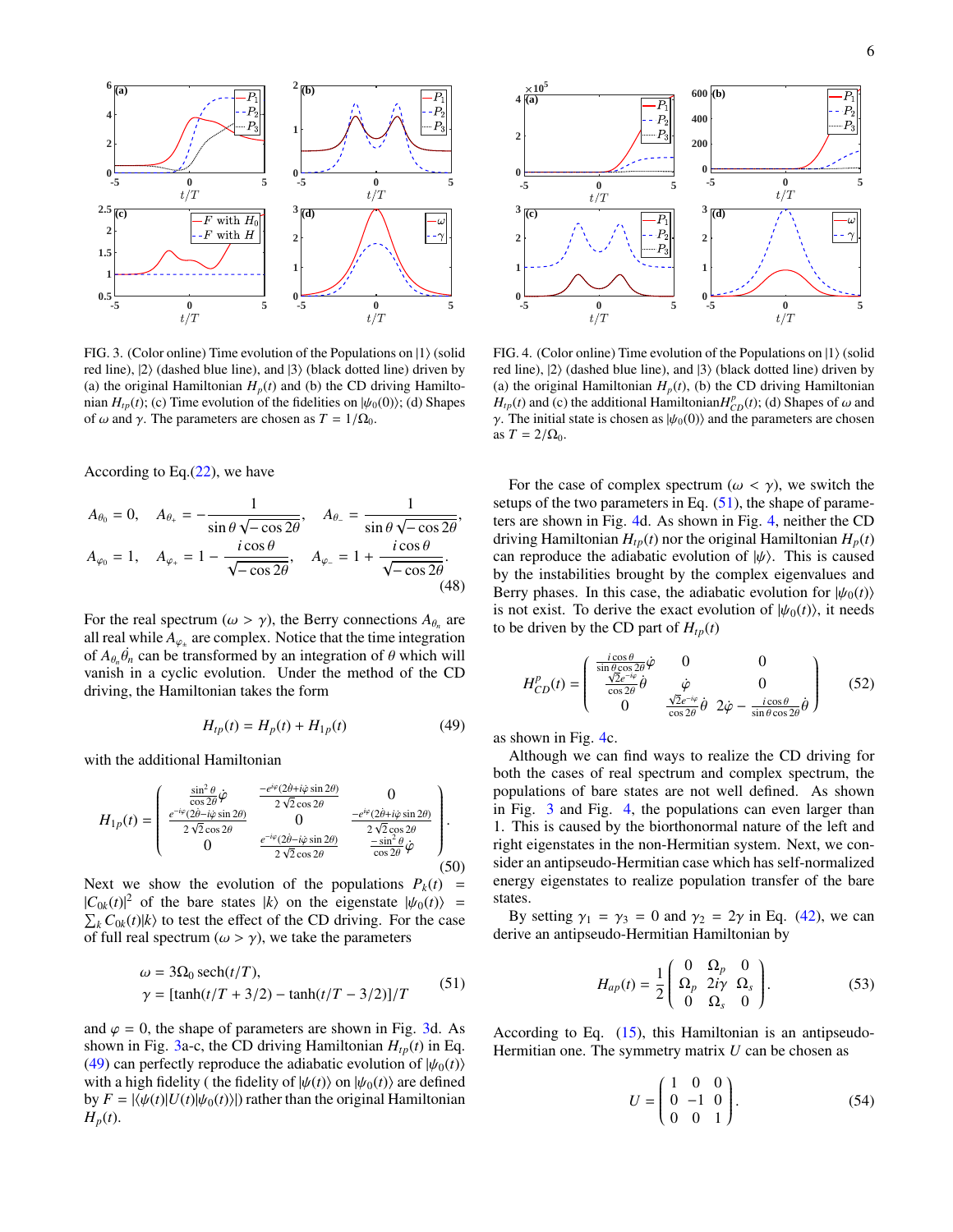

<span id="page-6-1"></span>FIG. 5. (a) Real parts and (b) imagine parts of energy eigenvalues  $E_{\pm}$ versus  $\omega/\nu$ .

The eigenvalues and eigenstates of this Hamiltonian are

$$
E_0 = 0, E_{\pm}(t) = \frac{i}{2} \left( \gamma \pm \sqrt{\gamma^2 - \Omega^2} \right),
$$
 (55)

$$
|\psi_0(t)\rangle = \begin{pmatrix} \cos\theta \\ 0 \\ -\sin\theta \end{pmatrix}, \quad |\psi_{\pm}(t)\rangle = \begin{pmatrix} \frac{\sin\theta\sqrt{\cos\phi \mp \sqrt{\cos 2\phi}}}{\frac{(4\cos 2\phi)^{1/4}}{\cos 2\phi}} \\ \frac{i\sqrt{\cos\phi \pm \sqrt{\cos 2\phi}}}{\frac{(4\cos 2\phi)^{1/4}}{\cos 2\phi}} \\ \frac{\cos\theta\sqrt{\cos\phi \mp \sqrt{\cos 2\phi}}}{(4\cos 2\phi)^{1/4}} \end{pmatrix}
$$
(56)

with  $\tan \theta \equiv \Omega_p / \Omega_s$ ,  $\Omega \equiv \sqrt{\Omega_p^2 + \Omega_s^2}$  and  $\tan \phi = \Omega / \gamma$ . The two energy eigenvalues  $E_{+}$  are either both imaginary (for  $\gamma$ ) Ω,) or have opposite real parts. The three eigenstates satisfy the normalization condition

$$
\langle \psi_0(t) | U | \psi_0(t) \rangle = \langle \psi_0(t) | \psi_0(t) \rangle = 1,
$$
  

$$
\begin{cases} \langle \psi_{\pm}(t) | U_{\mp} | \psi_{\pm}(t) \rangle = 1, & \gamma > \Omega \\ \langle \psi_{+}(t) | U | \psi_{-}(t) \rangle = 1, & \gamma < \Omega \end{cases}
$$
(57)

with  $U_{\pm} = \pm U$ . Like the pseudo-Hermitian case, the energy spectrum of the antipseudo-Hermitian Hamiltonian *Hap* also possesses a structure of EPs as shown in Fig. [\(5\)](#page-6-1). It is easy to find that the eigenstate  $|\psi_0(t)\rangle$  is a common eigenstate for the "real" and "imaginary" parts

$$
H_{ap}^{R}(t) = \frac{1}{2} \begin{pmatrix} 0 & \Omega_p & 0 \\ \Omega_p & 0 & \Omega_s \\ 0 & \Omega_s & 0 \end{pmatrix}, \quad H_{ap}^{I}(t) = \frac{1}{2} \begin{pmatrix} 0 & 0 & 0 \\ 0 & 2\gamma & 0 \\ 0 & 0 & 0 \end{pmatrix}
$$
 (58)

of  $H_{ap}(t)$  with eigenvalues 0. Therefore,  $|\psi_0(t)\rangle$  is an example of the self-normalized energy eigenstates in non-Hermitian system.

By Eq.  $(35)$ , the Berry connections can be derived by

$$
A_n = 0.\t\t(59)
$$

This means that the eigenstates will not accumulate geometric phase via the dynamic evolution. Under the method of the CD driving in Eq. [\(35\)](#page-3-3), the Hamiltonian takes the form

$$
H_{CD}^{ap} = H_{ap} + H_{1ap}, \t\t(60)
$$

with the additional Hamiltonian

$$
H_{1ap} = H_{CD}^{ap} = \begin{pmatrix} 0 & \frac{\sin \theta}{2 \cos 2\phi} \dot{\phi} & i\dot{\theta} \\ -\frac{\sin \theta}{2 \cos 2\phi} \dot{\phi} & 0 & -\frac{\cos \theta}{2 \cos 2\phi} \dot{\phi} \\ -i\dot{\theta} & \frac{\cos \theta}{2 \cos 2\phi} \dot{\phi} & 0 \end{pmatrix}.
$$
 (61)



<span id="page-6-2"></span>FIG. 6. (Color online) Time evolution of the Populations on  $|1\rangle$  (solid red line),  $|2\rangle$  (dashed blue line), and  $|3\rangle$  (black dotted line) driven by (a) the original Hamiltonian  $H_{ap}$ , (b) the CD driving Hamiltonian  $\hat{H}_{\alpha p}^{ap}$  and (c) the Hamiltonian  $H_{1ap}$ ; (d) Shapes of  $\omega$  and  $\gamma$ . The initial state is chosen as  $h_{\alpha p}$  and the parameters are chosen as  $T = 5/Q_0$ . state is chosen as  $|\psi_0\rangle$  and the parameters are chosen as  $T = 5/\Omega_0$ .

Next, we show the CD driving in antipesudo-Hermitian system by setting the parameters

$$
\Omega_1 = 5\Omega_0 \operatorname{sech}(t/T - 3/2)
$$
  
\n
$$
\Omega_2 = 5\Omega_0 \operatorname{sech}(t/T + 3/2)
$$
  
\n
$$
\gamma = [\tanh(t/T + 3/2) - \tanh(t/T - 3/2)]/T
$$
\n(62)

As shown in Fig. [6,](#page-6-2) both of the CD driving Hamiltonian  $H_{tap}(t)$  and the original Hamiltonian  $H_{ap}(t)$  fail to reproduce the adiabatic evolution of  $|\psi\rangle$ . Like the case of pseudo-Hermitian with complex energy eigenvalues, there is no adiabatic evolution exist in antipesudo-Hermitian system since its eigenvalues are always imaginary or complex. However, we can derive the exact evolution of  $|\psi_0(t)\rangle$  by the Hamiltonian  $H_{1ap}$  and realize perfect population transfer from the bare state  $|1\rangle$  to  $|3\rangle$  as shown in Fig. [6c](#page-6-2). Interestingly, this CD driving process is driven by a non-Hermitian Hamiltonian  $H_{1ap}$ . This means that we can realize the STA of a self-normalized state by a non-Hermitian Hamiltonian.

## <span id="page-6-0"></span>V. CONCLUSION

In summary, we have studied the CD driving scheme for STA in pseudo- and antipseudo- Hermitian system. By discussing the adiabatic condition for non-Hermitian system, we show that only in the non-Hermitian system which possesses real energy spectrum, its energy eigenstates can adiabatically evolve. Therefore, the adiabatic evolution with dynamic phases and Berry phases can only reproduced by the CD driving in the non-Hermitian system with real spectrum, otherwise the parts of dynamic phases and Berry phases in the CD Hamiltonian should by dropped to realize the exact evolution of an energy eigenstate in a non-Hermitian system. In this sense, we derive the adiabatic conditions and CD driving Hamiltonian for the antipseudo-Hermitian Hamiltonian which possesses either real or complex energy spec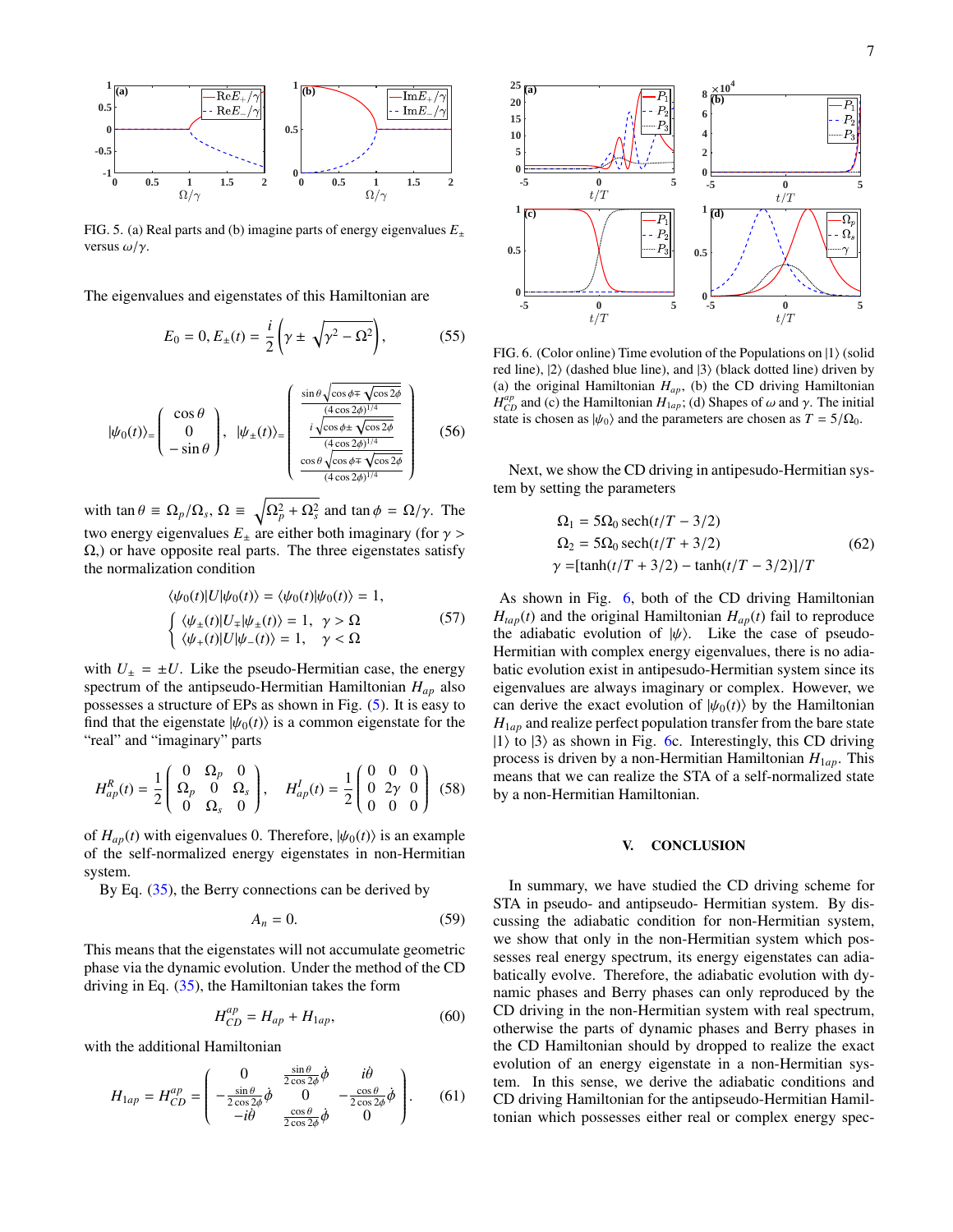trum and the pseudo-Hermitian Hamiltonian which possesses either imaginary or complex energy spectrum. We also find that these two kinds of non-Hermitian Hamiltonian naturally provide a way to find self-normalized energy eigenstates in non-Hermitian systems. The population of bare states on this energy eigenstate are well-defined which are normally absent in the non-Hermitian system. This means that we can realize the CD driving of a self-normalized state by a non-Hermitian Hamiltonian. By using an example, we illustrate our results and realize the perfect population transfer with loss or gain. Our theory can be expected to find applications in realizing STA in the non-Hermitian systems.

### ACKNOWLEDGMENTS

We thank L. B. Fu, F. Q. Dou, X. Guo and C. G. Liu for help discussions. This work is supported by National Natural Science Foundation of China (NSFC) (Grants Nos. 11875103, 12147206 and 11775048).

## <span id="page-7-16"></span>Appendix A: the projective Hilbert space for the non-unitary time evolution under non-Hermitian Hamiltonians

consider the Schrödinger equation

$$
i\hbar\dot{\psi}(t) = H(t)\psi(t) \tag{A1}
$$

with a non-Hermitian Hamiltonian *H*. The state  $|\psi(t)\rangle$  normally can not be normalized since  $\langle \psi(t)|\psi(t)\rangle$  is time dependent. However, we can define  $|\psi(t)\rangle = e^{\alpha(t)+i\beta(t)}|\tilde{\psi}(t)\rangle$  to grantee  $\langle \tilde{\psi}(t)|\tilde{\psi}(t)\rangle = 1$ . The real coefficients  $\alpha(t)$  and  $\beta(t)$ . grantee  $\langle \tilde{\psi}(t)|\tilde{\psi}(t)\rangle = 1$ . The real coefficients  $\alpha(t)$  and  $\beta(t)$ 

- <span id="page-7-0"></span>[1] M. Born and V. Fock, Zeitschrift für Physik  $51$ , 165 (1928).
- <span id="page-7-1"></span>[2] M. V. Berry, [Proc. R. Soc. London. Ser. A](http://dx.doi.org/10.1098/rspa.1984.0023) 392, 45 (1984).
- <span id="page-7-2"></span>[3] K. Bergmann, H. Theuer, and B. W. Shore, [Rev. Mod. Phys.](http://dx.doi.org/10.1103/RevModPhys.70.1003) 70[, 1003 \(1998\).](http://dx.doi.org/10.1103/RevModPhys.70.1003)
- [4] P. Král, I. Thanopulos, and M. Shapiro, [Rev. Mod. Phys.](http://dx.doi.org/10.1103/RevModPhys.79.53) 79, 53 [\(2007\).](http://dx.doi.org/10.1103/RevModPhys.79.53)
- [5] S. L. Wu, X. L. Huang, H. Li, and X. X. Yi, *[Phys. Rev. A](http://dx.doi.org/ 10.1103/PhysRevA.96.042104)* **96**, [042104 \(2017\).](http://dx.doi.org/ 10.1103/PhysRevA.96.042104)
- [6] N. V. Vitanov, *Phys. Rev. A* **102**[, 023515 \(2020\).](http://dx.doi.org/10.1103/PhysRevA.102.023515)
- [7] J. Deng, Q.-h. Wang, Z. Liu, P. Hänggi, and J. Gong, *[Phys.](http://dx.doi.org/ 10.1103/PhysRevE.88.062122)* Rev. E 88[, 062122 \(2013\).](http://dx.doi.org/ 10.1103/PhysRevE.88.062122)
- <span id="page-7-3"></span>[8] Y. Aharonov and J. Anandan, *[Phys. Rev. Lett.](http://dx.doi.org/10.1103/PhysRevLett.58.1593)* **58**, 1593 (1987).
- <span id="page-7-4"></span>[9] X. Chen, A. Ruschhaupt, S. Schmidt, A. del Campo, D. Guéry-Odelin, and J. G. Muga, Phys. Rev. Lett. 104[, 063002 \(2010\).](http://dx.doi.org/ 10.1103/PhysRevLett.104.063002)
- <span id="page-7-5"></span>[10] D. Guéry-Odelin, A. Ruschhaupt, A. Kiely, E. Torrontegui, S. Martínez-Garaot, and J. G. Muga, [Rev. Mod. Phys.](http://dx.doi.org/10.1103/revmodphys.91.045001) 91, [045001 \(2019\),](http://dx.doi.org/10.1103/revmodphys.91.045001) [arXiv:1904.08448.](http://arxiv.org/abs/1904.08448)
- <span id="page-7-6"></span>[11] M. V. Berry, [Journal of Physics A: Mathematical and Theoreti](http://dx.doi.org/10.1088/1751-8113/42/36/365303)cal 42[, 365303 \(2009\).](http://dx.doi.org/10.1088/1751-8113/42/36/365303)
- [12] [J.](http://dx.doi.org/10.1088/0953-4075/42/24/241001) G. Muga, X. Chen, A. Ruschhaupt, and D. Guéry-Odelin, J. Phys. B 42[, 241001 \(2009\).](http://dx.doi.org/10.1088/0953-4075/42/24/241001)
- <span id="page-7-15"></span>[13] X. Chen and J. G. Muga, *Phys. Rev. A* **82**[, 053403 \(2010\).](http://dx.doi.org/10.1103/PhysRevA.82.053403)
- [14] X. Chen, E. Torrontegui, and J. G. Muga, *[Phys. Rev. A](http://dx.doi.org/10.1103/PhysRevA.83.062116)* 83, [062116 \(2011\).](http://dx.doi.org/10.1103/PhysRevA.83.062116)

satisfy [\[72\]](#page-8-27)

$$
\dot{\alpha}(t) = \bar{H}_I(t)/\hbar, \quad \dot{\beta}(t) = -\bar{H}_R(t)/\hbar + i\langle \tilde{\psi}(t)|\dot{\tilde{\psi}}(t)\rangle \tag{A2}
$$

where  $\overline{H}_R(t) = \frac{1}{2} \langle \tilde{\psi}(t) | H(t) + H^{\dagger}(t) | \tilde{\psi}(t) \rangle$ ,  $\overline{H}_I(t) = \frac{1}{2i} \langle \tilde{\psi}(t) | H(t) - H^{\dagger}(t) | \tilde{\psi}(t) \rangle$ . This means that the non-unitary evolution can be  $H^{\dagger}(t)$ | $\tilde{\psi}(t)$ ). This means that the non-unitary evolution can be divided into two parts: one is the normalized state  $\tilde{w}(t)$ ) with a divided into two parts: one is the normalized state  $|\tilde{\psi}(t)\rangle$  with a real phase factor  $\beta(t)$  which like the state in projective Hilbert space with dynamic and geometric phase, the other part is a pure imaginary phase which corresponds gain and loss introduced by the non-Hermitian part of  $H(t)$ . In this sense, the evolution of a state can be described by the evolution of  $|\tilde{\psi}(t)\rangle$ in projective space, and the changing in normalization factor  $e^{2\alpha(t)}$  caused by gain or loss and the real phase shift  $\beta$  can be directly obtained by an integral on the projective space directly obtained by an integral on the projective space.

Especially for a state  $|\psi_n(t)\rangle$  which is initially a energy eigenstate with energy eigenvalue  $E_n(t)$  of  $H(t)$  and satisfying the adiabatic condition  $(10)$ , its evolution can be described by

$$
|\psi_n(t)\rangle = e^{\int_0^t \tilde{H}_I(t')dt'/\hbar} e^{-i\int_0^t \tilde{H}_R(t')dt'/\hbar - \int_0^t \langle \tilde{\psi}_n(t')| \tilde{\psi}_n(t')\rangle dt'} |\tilde{\psi}_n(t)\rangle.
$$
\n(A3)

It is interesting to notice that, under the condition [\(41\)](#page-4-4) for the self-normalized energy eigenstate in pseudo- and antipseudo-Hermitian system,  $|\psi_n\rangle$  has the same form as

$$
\psi_n(t)\rangle = e^{-i\int_0^t E_n(t')dt'/\hbar - \int_0^t \langle E_n(t')|E_n(t')\rangle dt'}|E_n(t)\rangle.
$$
 (A4)

 $|\psi_n(t)\rangle = e^{-i\int_0^t E_n(t')dt'/\hbar - \int_0^t \langle E_n(t')\rangle dt'} |E_n(t)\rangle.$  (A4)<br>For pseudo-Hermitian system under the condition [\(41\)](#page-4-4), the norm  $\langle \psi_n(t) | \psi_n(t) \rangle = 1$  as  $E_n$  is real. While, for the antipseudo-Hermitian system under the condition [\(41\)](#page-4-4), the norm  $\langle \psi_n(t) | \psi_n(t) \rangle = e^{-2i \int_0^t E_n(t') dt'/\hbar}$  as  $E_n$  is pure imaginary.<br>Therefore the self-normalized energy eigenstates  $|\psi_n\rangle$  for Therefore, the self-normalized energy eigenstates  $|\psi_n\rangle$  for antipseudo-Hermitan also require  $E_n = 0$ .

- [15] Y. Li, L.-A. Wu, and Z. D. Wang, *[Phys. Rev. A](http://dx.doi.org/10.1103/PhysRevA.83.043804)* 83, 043804 [\(2011\).](http://dx.doi.org/10.1103/PhysRevA.83.043804)
- [16] A. del Campo, *Phys. Rev. A* **84**, 031606(*R*) (2011).
- [17] E. Torrontegui, S. Ibáñez, X. Chen, A. Ruschhaupt, D. Guéry-Odelin, and J. G. Muga, Phys. Rev. A 83[, 013415 \(2011\).](http://dx.doi.org/ 10.1103/PhysRevA.83.013415)
- <span id="page-7-10"></span>[18] X. Chen, I. Lizuain, A. Ruschhaupt, D. Guéry-Odelin, and J. G. Muga, Phys. Rev. Lett. 105[, 123003 \(2010\).](http://dx.doi.org/ 10.1103/PhysRevLett.105.123003)
- [19] M. Lu, Y. Xia, L.-T. Shen, J. Song, and N. B. An, [Phys. Rev. A](http://dx.doi.org/ 10.1103/PhysRevA.89.012326) 89[, 012326 \(2014\).](http://dx.doi.org/ 10.1103/PhysRevA.89.012326)
- [20] Y.-H. Chen, Y. Xia, Q.-Q. Chen, and J. Song, *[Phys. Rev. A](http://dx.doi.org/ 10.1103/PhysRevA.89.033856)* 89, [033856 \(2014\).](http://dx.doi.org/ 10.1103/PhysRevA.89.033856)
- <span id="page-7-17"></span>[21] B. T. Torosov, G. Della Valle, and S. Longhi, *[Phys. Rev. A](http://dx.doi.org/10.1103/PhysRevA.89.063412)* 89, [063412 \(2014\).](http://dx.doi.org/10.1103/PhysRevA.89.063412)
- [22] K. Paul and A. K. Sarma, *Phys. Rev. A* **91**[, 053406 \(2015\).](http://dx.doi.org/10.1103/PhysRevA.91.053406)
- <span id="page-7-7"></span>[23] Y.-C. Li and X. Chen, *Phys. Rev. A* **94**[, 063411 \(2016\).](http://dx.doi.org/10.1103/PhysRevA.94.063411)
- <span id="page-7-8"></span>[24] K. Funo, N. Lambert, F. Nori, and C. Flindt, *[Phys. Rev. Lett.](http://dx.doi.org/ 10.1103/PhysRevLett.124.150603)* 124[, 150603 \(2020\).](http://dx.doi.org/ 10.1103/PhysRevLett.124.150603)
- <span id="page-7-9"></span>[25] A. Rodriguez-Prieto, S. Martínez-Garaot, I. Lizuain, and J. G. Muga, [Phys. Rev. Research](http://dx.doi.org/10.1103/PhysRevResearch.2.023328) 2, 023328 (2020).
- <span id="page-7-11"></span>[26] S. Pancharatnam, [Proc. Indian Acad. Sci.](http://dx.doi.org/10.1007/BF03046050) 44, 247 (1956).
- <span id="page-7-12"></span>[27] G. Rigolin and G. Ortiz, *Phys. Rev. A* **90**[, 022104 \(2014\).](http://dx.doi.org/10.1103/PhysRevA.90.022104)
- <span id="page-7-13"></span>[28] D. Stefanatos and E. Paspalakis, [Phys. Rev. A](http://dx.doi.org/10.1103/PhysRevA.100.012111) 100, 012111 [\(2019\).](http://dx.doi.org/10.1103/PhysRevA.100.012111)
- <span id="page-7-14"></span>[29] T. Hatomura and T. Mori, Phys. Rev. E 98[, 032136 \(2018\).](http://dx.doi.org/10.1103/PhysRevE.98.032136)